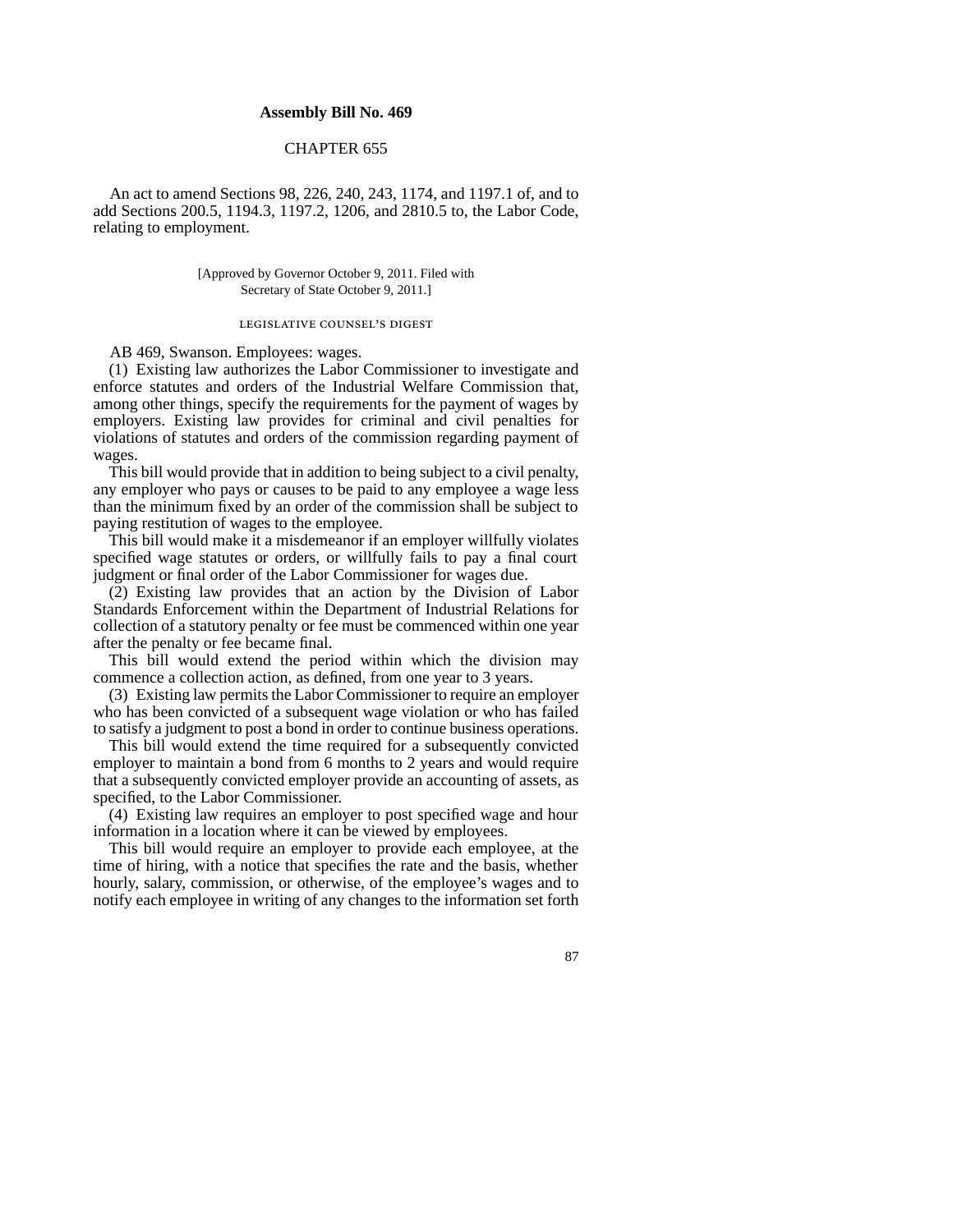in the notice within 7 calendar days of the changes unless such changes are reflected on a timely wage statement or another writing, as specified. No notice would be required for an employee who is employed by the state or any subdivision thereof, exempt from the payment of overtime, or covered by a collective bargaining agreement containing specified information.

(5) In addition to the crime and employer obligations imposed by this bill, the Labor Code provides for other work-related standards and duties that, upon violation, are subject to specified penalties.

This bill would state that the Labor Code establishes minimum penalties for failure to comply with wage-related statutes and regulations.

Because this bill would create a new crime or expand the definition of a crime, it would impose a state-mandated local program.

(6) This bill would incorporate additional changes to Section 98 of the Labor Code proposed by AB 240, that would become operative only if AB 240 and this bill are both enacted, both bills become effective on or before January 1, 2012, and this bill is enacted last.

This bill would also incorporate additional changes to Section 226 of the Labor Code proposed by AB 243, that would become operative only if AB 243 and this bill are both enacted, both bills become effective on or before January 1, 2012, and this bill is enacted last.

(7) The California Constitution requires the state to reimburse local agencies and school districts for certain costs mandated by the state. Statutory provisions establish procedures for making that reimbursement.

This bill would provide that no reimbursement is required by this act for a specified reason.

## *The people of the State of California do enact as follows:*

SECTION 1. This act shall be known and may be cited as the Wage Theft Prevention Act of 2011.

SEC. 2. Section 98 of the Labor Code is amended to read:

98. (a) The Labor Commissioner is authorized to investigate employee complaints. The Labor Commissioner may provide for a hearing in any action to recover wages, penalties, and other demands for compensation properly before the division or the Labor Commissioner, including orders of the Industrial Welfare Commission, and shall determine all matters arising under his or her jurisdiction. It is within the jurisdiction of the Labor Commissioner to accept and determine claims from holders of payroll checks or payroll drafts returned unpaid because of insufficient funds, if, after a diligent search, the holder is unable to return the dishonored check or draft to the payee and recover the sums paid out. Within 30 days of the filing of the complaint, the Labor Commissioner shall notify the parties as to whether a hearing will be held, whether action will be taken in accordance with Section 98.3, or whether no further action will be taken on the complaint. If the determination is made by the Labor Commissioner to hold a hearing, the hearing shall be held within 90 days of the date of that determination.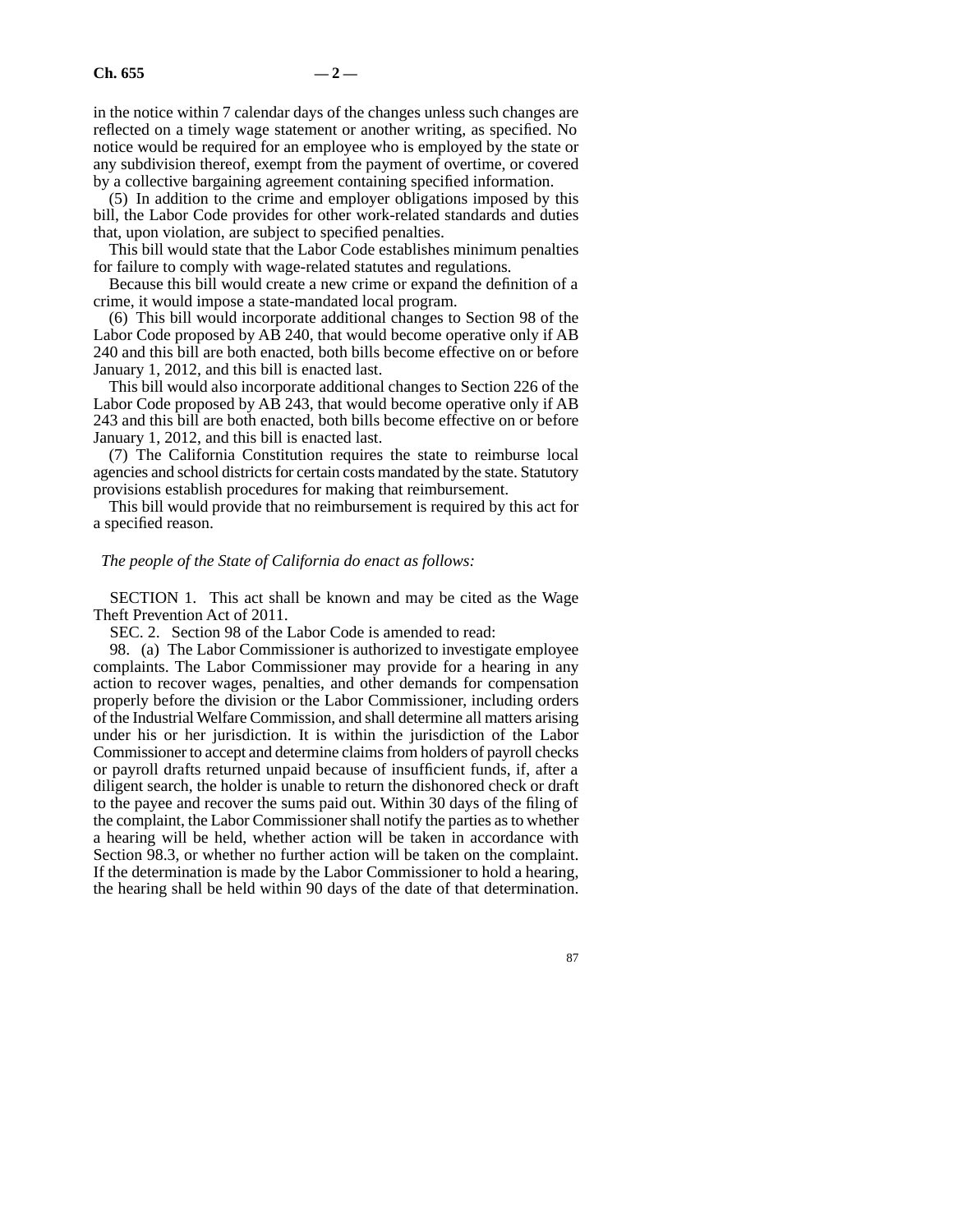However, the Labor Commissioner may postpone or grant additional time before setting a hearing if the Labor Commissioner finds that it would lead to an equitable and just resolution of the dispute. A party who has received actual notice of a claim before the Labor Commissioner shall, while the matter is before the Labor Commissioner, notify the Labor Commissioner in writing of any change in that party's business or personal address within 10 days after the change in address occurs.

It is the intent of the Legislature that hearings held pursuant to this section be conducted in an informal setting preserving the rights of the parties.

(b) When a hearing is set, a copy of the complaint, which shall include the amount of compensation requested, together with a notice of time and place of the hearing, shall be served on all parties, personally or by certified mail, or in the manner specified in Section 415.20 of the Code of Civil Procedure.

(c) Within 10 days after service of the notice and the complaint, a defendant may file an answer with the Labor Commissioner in any form as the Labor Commissioner may prescribe, setting forth the particulars in which the complaint is inaccurate or incomplete and the facts upon which the defendant intends to rely.

(d) No pleading other than the complaint and answer of the defendant or defendants shall be required. Both shall be in writing and shall conform to the form and the rules of practice and procedure adopted by the Labor Commissioner.

(e) Evidence on matters not pleaded in the answer shall be allowed only on terms and conditions the Labor Commissioner shall impose. In all these cases, the claimant shall be entitled to a continuance for purposes of review of the new evidence.

(f) If the defendant fails to appear or answer within the time allowed under this chapter, no default shall be taken against him or her, but the Labor Commissioner shall hear the evidence offered and shall issue an order, decision, or award in accordance with the evidence. A defendant failing to appear or answer, or subsequently contending to be aggrieved in any manner by want of notice of the pendency of the proceedings, may apply to the Labor Commissioner for relief in accordance with Section 473 of the Code of Civil Procedure. The Labor Commissioner may afford this relief. No right to relief, including the claim that the findings or award of the Labor Commissioner or judgment entered thereon are void upon their face, shall accrue to the defendant in any court unless prior application is made to the Labor Commissioner in accordance with this chapter.

(g) All hearings conducted pursuant to this chapter are governed by the division and by the rules of practice and procedure adopted by the Labor Commissioner.

(h) (1) Whenever a claim is filed under this chapter against a person operating or doing business under a fictitious business name, as defined in Section 17900 of the Business and Professions Code, which relates to the person's business, the division shall inquire at the time of the hearing whether the name of the person is the legal name under which the business or person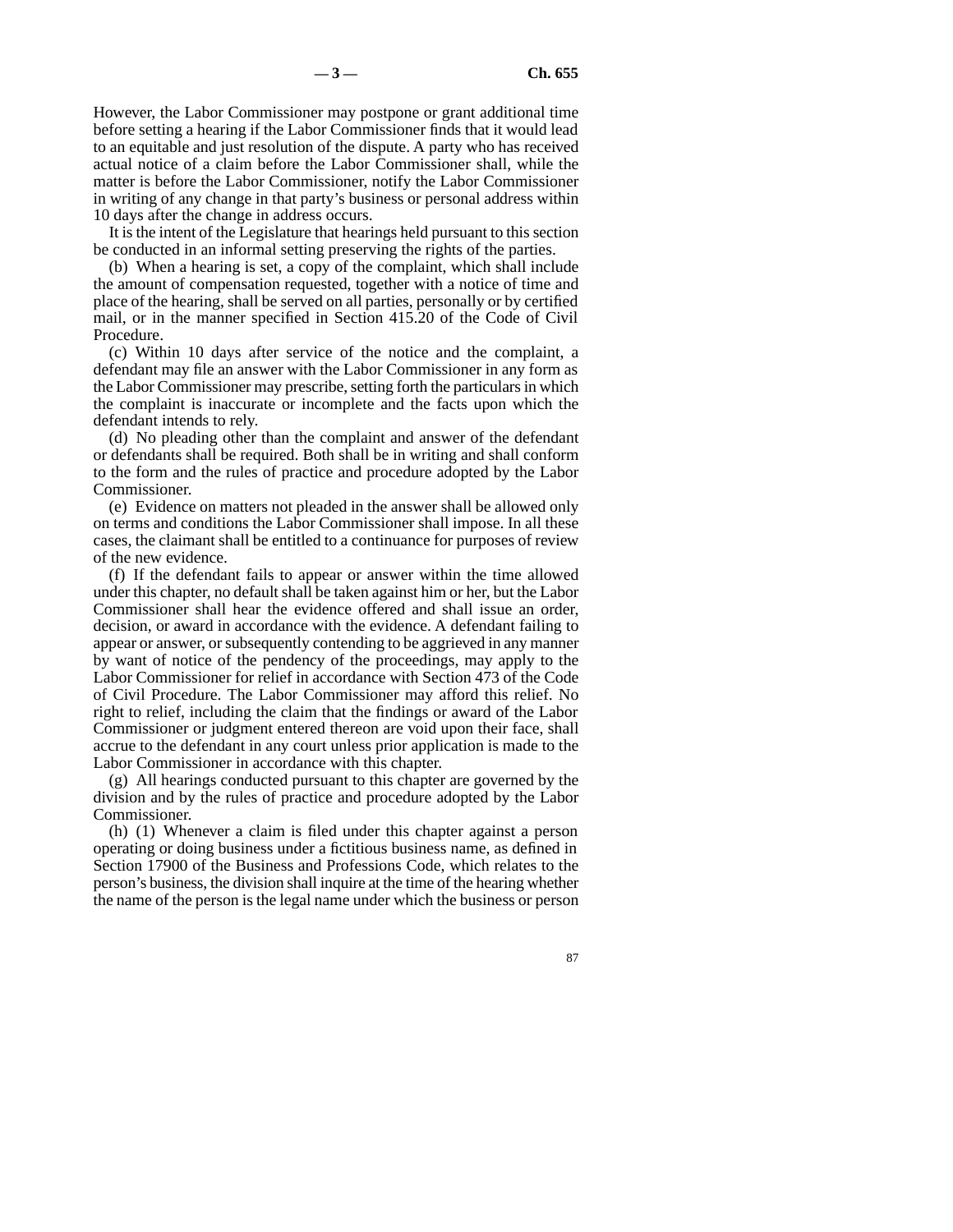has been licensed, registered, incorporated, or otherwise authorized to do business.

(2) The division may amend an order, decision, or award to conform to the legal name of the business or the person who is the defendant to a wage claim, if it can be shown that proper service was made on the defendant or his or her agent, unless a judgment had been entered on the order, decision, or award pursuant to subdivision (d) of Section 98.2. The Labor Commissioner may apply to the clerk of the superior court to amend a judgment that has been issued pursuant to a final order, decision, or award to conform to the legal name of the defendant, if it can be shown that proper service was made on the defendant or his or her agent.

SEC. 2.5. Section 98 of the Labor Code is amended to read:

98. (a) The Labor Commissioner is authorized to investigate employee complaints. The Labor Commissioner may provide for a hearing in any action to recover wages, penalties, and other demands for compensation, including liquidated damages if the complaint alleges payment of a wage less than the minimum wage fixed by an order of the Industrial Welfare Commission or by statute, properly before the division or the Labor Commissioner, including orders of the Industrial Welfare Commission, and shall determine all matters arising under his or her jurisdiction. It is within the jurisdiction of the Labor Commissioner to accept and determine claims from holders of payroll checks or payroll drafts returned unpaid because of insufficient funds, if, after a diligent search, the holder is unable to return the dishonored check or draft to the payee and recover the sums paid out. Within 30 days of the filing of the complaint, the Labor Commissioner shall notify the parties as to whether a hearing will be held, whether action will be taken in accordance with Section 98.3, or whether no further action will be taken on the complaint. If the determination is made by the Labor Commissioner to hold a hearing, the hearing shall be held within 90 days of the date of that determination. However, the Labor Commissioner may postpone or grant additional time before setting a hearing if the Labor Commissioner finds that it would lead to an equitable and just resolution of the dispute. A party who has received actual notice of a claim before the Labor Commissioner shall, while the matter is before the Labor Commissioner, notify the Labor Commissioner in writing of any change in that party's business or personal address within 10 days after the change in address occurs.

It is the intent of the Legislature that hearings held pursuant to this section be conducted in an informal setting preserving the rights of the parties.

(b) When a hearing is set, a copy of the complaint, which shall include the amount of compensation requested, together with a notice of time and place of the hearing, shall be served on all parties, personally or by certified mail, or in the manner specified in Section 415.20 of the Code of Civil Procedure.

(c) Within 10 days after service of the notice and the complaint, a defendant may file an answer with the Labor Commissioner in any form as the Labor Commissioner may prescribe, setting forth the particulars in which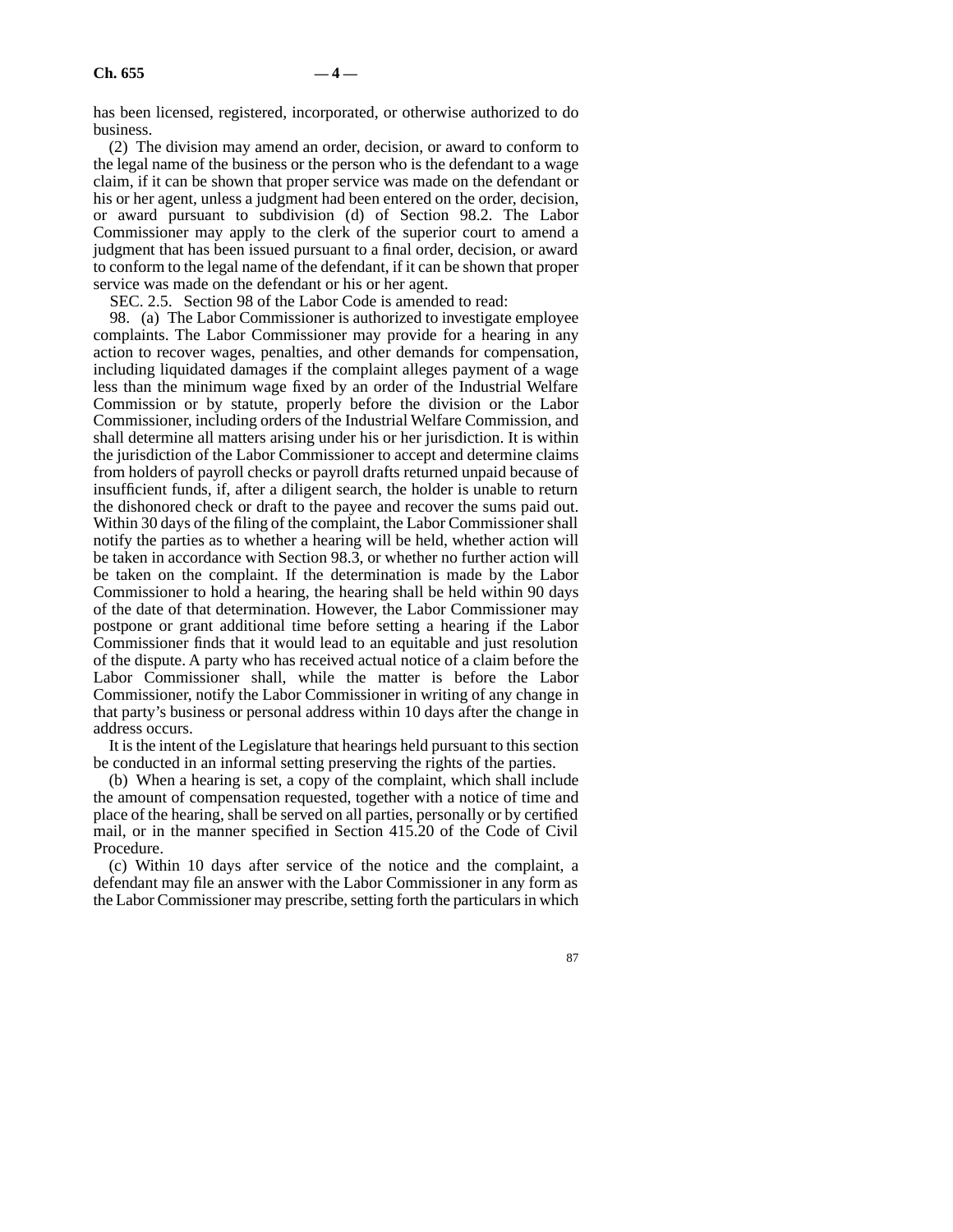the complaint is inaccurate or incomplete and the facts upon which the defendant intends to rely.

(d) No pleading other than the complaint and answer of the defendant or defendants shall be required. Both shall be in writing and shall conform to the form and the rules of practice and procedure adopted by the Labor Commissioner.

(e) Evidence on matters not pleaded in the answer shall be allowed only on terms and conditions the Labor Commissioner shall impose. In all these cases, the claimant shall be entitled to a continuance for purposes of review of the new evidence.

(f) If the defendant fails to appear or answer within the time allowed under this chapter, no default shall be taken against him or her, but the Labor Commissioner shall hear the evidence offered and shall issue an order, decision, or award in accordance with the evidence. A defendant failing to appear or answer, or subsequently contending to be aggrieved in any manner by want of notice of the pendency of the proceedings, may apply to the Labor Commissioner for relief in accordance with Section 473 of the Code of Civil Procedure. The Labor Commissioner may afford this relief. No right to relief, including the claim that the findings or award of the Labor Commissioner or judgment entered thereon are void upon their face, shall accrue to the defendant in any court unless prior application is made to the Labor Commissioner in accordance with this chapter.

(g) All hearings conducted pursuant to this chapter are governed by the division and by the rules of practice and procedure adopted by the Labor Commissioner.

(h) (1) Whenever a claim is filed under this chapter against a person operating or doing business under a fictitious business name, as defined in Section 17900 of the Business and Professions Code, which relates to the person's business, the division shall inquire at the time of the hearing whether the name of the person is the legal name under which the business or person has been licensed, registered, incorporated, or otherwise authorized to do business.

(2) The division may amend an order, decision, or award to conform to the legal name of the business or the person who is the defendant to a wage claim, if it can be shown that proper service was made on the defendant or his or her agent, unless a judgment had been entered on the order, decision, or award pursuant to subdivision (d) of Section 98.2. The Labor Commissioner may apply to the clerk of the superior court to amend a judgment that has been issued pursuant to a final order, decision, or award to conform to the legal name of the defendant, if it can be shown that proper service was made on the defendant or his or her agent.

SEC. 3. Section 200.5 is added to the Labor Code, to read:

200.5. (a) Notwithstanding any provision of this code or Section 340 of the Code of Civil Procedure, to collect a civil penalty, fee, or penalty fee under this division, the Division of Labor Standards Enforcement shall commence an action within three years from the date the penalty or fee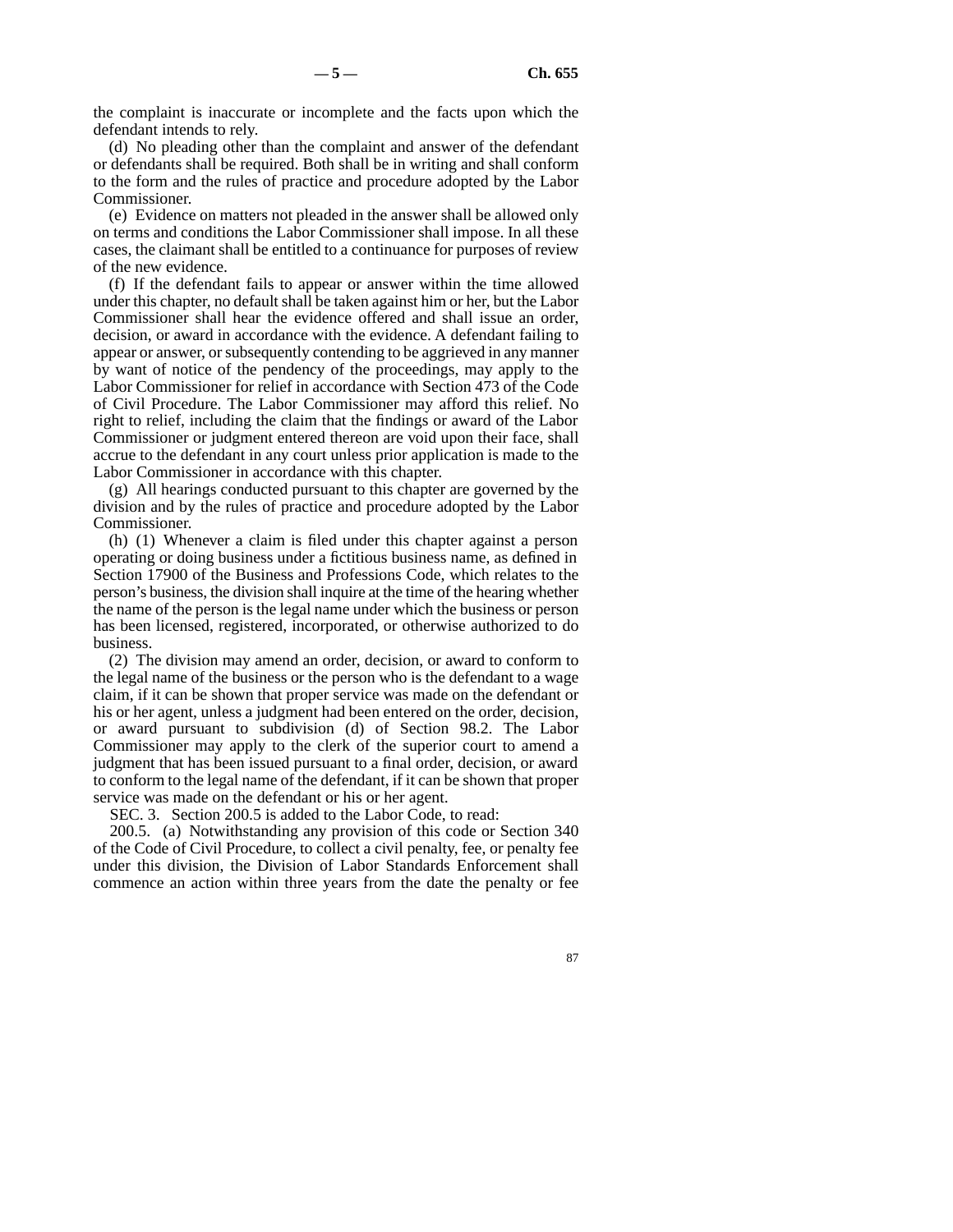became final. Upon commencement of an action, the clerk of the superior court shall enter judgment immediately in conformity therewith.

(b) This section applies only to penalty assessments or fees that became final on or after the effective date of the act adding this section.

(c) For purposes of this section, "commence an action" means to file a request for entry of judgment on a civil penalty or fee with the clerk of the superior court of the relevant county.

(d) For purposes of this section, "final" means the time to appeal has expired and there is no appeal pending.

SEC. 4. Section 226 of the Labor Code is amended to read:

226. (a) Every employer shall, semimonthly or at the time of each payment of wages, furnish each of his or her employees, either as a detachable part of the check, draft, or voucher paying the employee's wages, or separately when wages are paid by personal check or cash, an accurate itemized statement in writing showing (1) gross wages earned, (2) total hours worked by the employee, except for any employee whose compensation is solely based on a salary and who is exempt from payment of overtime under subdivision (a) of Section 515 or any applicable order of the Industrial Welfare Commission, (3) the number of piece-rate units earned and any applicable piece rate if the employee is paid on a piece-rate basis, (4) all deductions, provided that all deductions made on written orders of the employee may be aggregated and shown as one item, (5) net wages earned, (6) the inclusive dates of the period for which the employee is paid, (7) the name of the employee and his or her social security number, except that by January 1, 2008, only the last four digits of his or her social security number or an employee identification number other than a social security number may be shown on the itemized statement, (8) the name and address of the legal entity that is the employer, and (9) all applicable hourly rates in effect during the pay period and the corresponding number of hours worked at each hourly rate by the employee. The deductions made from payments of wages shall be recorded in ink or other indelible form, properly dated, showing the month, day, and year, and a copy of the statement and the record of the deductions shall be kept on file by the employer for at least three years at the place of employment or at a central location within the State of California.

(b) An employer that is required by this code or any regulation adopted pursuant to this code to keep the information required by subdivision (a) shall afford current and former employees the right to inspect or copy the records pertaining to that current or former employee, upon reasonable request to the employer. The employer may take reasonable steps to ensure the identity of a current or former employee. If the employer provides copies of the records, the actual cost of reproduction may be charged to the current or former employee.

(c) An employer who receives a written or oral request to inspect or copy records pursuant to subdivision (b) pertaining to a current or former employee shall comply with the request as soon as practicable, but no later than 21 calendar days from the date of the request. A violation of this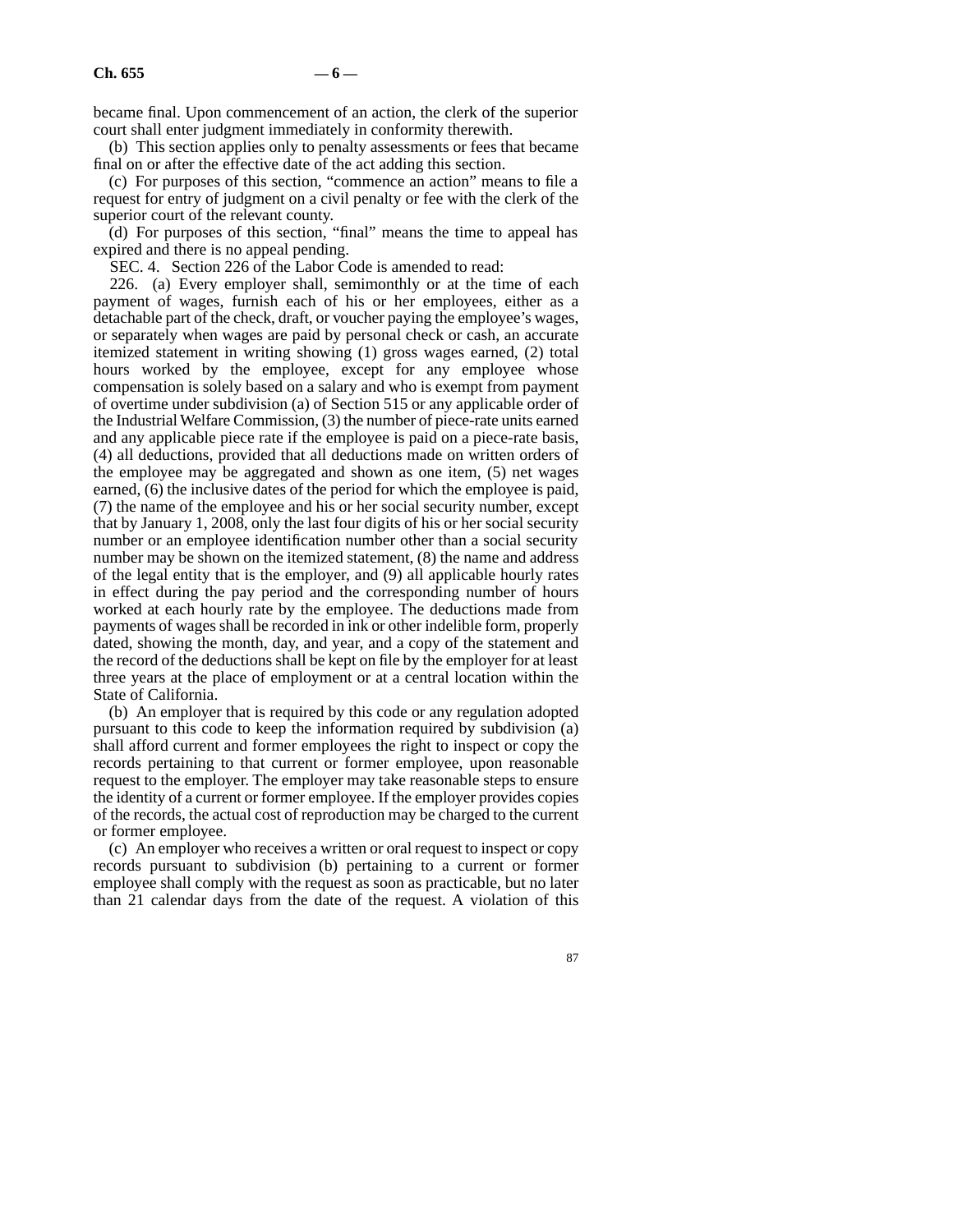subdivision is an infraction. Impossibility of performance, not caused by or a result of a violation of law, shall be an affirmative defense for an employer in any action alleging a violation of this subdivision. An employer may designate the person to whom a request under this subdivision will be made.

(d) This section does not apply to any employer of any person employed by the owner or occupant of a residential dwelling whose duties are incidental to the ownership, maintenance, or use of the dwelling, including the care and supervision of children, or whose duties are personal and not in the course of the trade, business, profession, or occupation of the owner or occupant.

(e) An employee suffering injury as a result of a knowing and intentional failure by an employer to comply with subdivision (a) is entitled to recover the greater of all actual damages or fifty dollars (\$50) for the initial pay period in which a violation occurs and one hundred dollars (\$100) per employee for each violation in a subsequent pay period, not exceeding an aggregate penalty of four thousand dollars (\$4,000), and is entitled to an award of costs and reasonable attorney's fees.

(f) A failure by an employer to permit a current or former employee to inspect or copy records within the time set forth in subdivision (c) entitles the current or former employee or the Labor Commissioner to recover a seven-hundred-fifty-dollar (\$750) penalty from the employer.

(g) An employee may also bring an action for injunctive relief to ensure compliance with this section, and is entitled to an award of costs and reasonable attorney's fees.

(h) This section does not apply to the state, to any city, county, city and county, district, or to any other governmental entity, except that if the state or a city, county, city and county, district, or other governmental entity furnishes its employees with a check, draft, or voucher paying the employee's wages, the state or a city, county, city and county, district, or other governmental entity shall, by January 1, 2008, use no more than the last four digits of the employee's social security number or shall use an employee identification number other than the social security number on the itemized statement provided with the check, draft, or voucher.

SEC. 4.5. Section 226 of the Labor Code is amended to read:

226. (a) Every employer shall, semimonthly or at the time of each payment of wages, furnish each of his or her employees, either as a detachable part of the check, draft, or voucher paying the employee's wages, or separately when wages are paid by personal check or cash, an accurate itemized statement in writing showing (1) gross wages earned, (2) total hours worked by the employee, except for any employee whose compensation is solely based on a salary and who is exempt from payment of overtime under subdivision (a) of Section 515 or any applicable order of the Industrial Welfare Commission, (3) the number of piece-rate units earned and any applicable piece rate if the employee is paid on a piece-rate basis, (4) all deductions, provided that all deductions made on written orders of the employee may be aggregated and shown as one item, (5) net wages earned, (6) the inclusive dates of the period for which the employee is paid,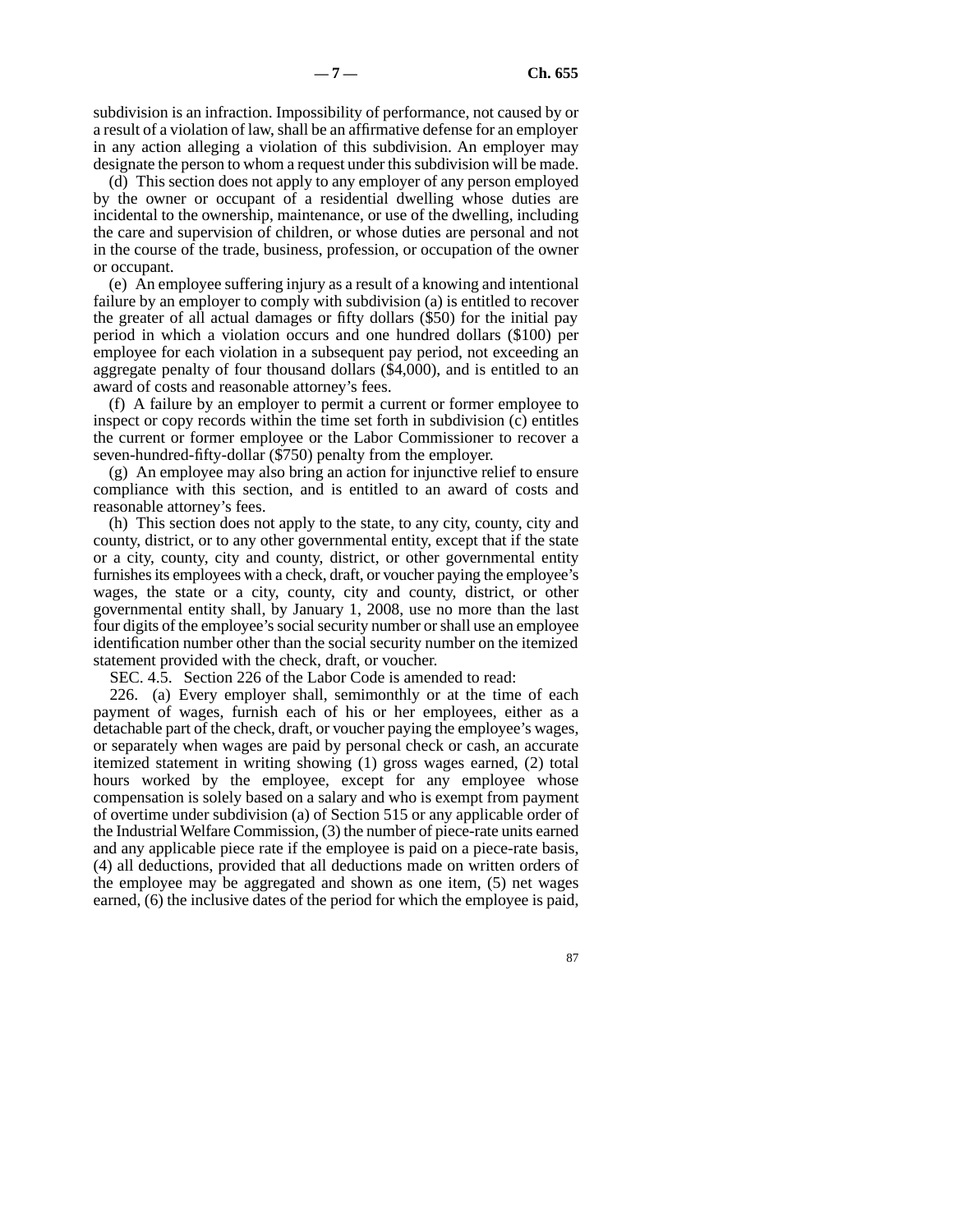(7) the name of the employee and the last four digits of his or her social security number or an employee identification number other than a social security number, (8) the name and address of the legal entity that is the employer and, if the employer is a farm labor contractor, as defined in subdivision (b) of Section 1682, the name and address of the legal entity that secured the services of the employer, and (9) all applicable hourly rates in effect during the pay period and the corresponding number of hours worked at each hourly rate by the employee. The deductions made from payment of wages shall be recorded in ink or other indelible form, properly dated, showing the month, day, and year, and a copy of the statement and the record of the deductions shall be kept on file by the employer for at least three years at the place of employment or at a central location within the State of California.

(b) An employer that is required by this code or any regulation adopted pursuant to this code to keep the information required by subdivision (a) shall afford current and former employees the right to inspect or copy records pertaining to their employment, upon reasonable request to the employer. The employer may take reasonable steps to ensure the identity of a current or former employee. If the employer provides copies of the records, the actual cost of reproduction may be charged to the current or former employee.

(c) An employer who receives a written or oral request to inspect or copy records pursuant to subdivision (b) pertaining to a current or former employee shall comply with the request as soon as practicable, but no later than 21 calendar days from the date of the request. A violation of this subdivision is an infraction. Impossibility of performance, not caused by or a result of a violation of law, shall be an affirmative defense for an employer in any action alleging a violation of this subdivision. An employer may designate the person to whom a request under this subdivision will be made.

(d) This section does not apply to any employer of any person employed by the owner or occupant of a residential dwelling whose duties are incidental to the ownership, maintenance, or use of the dwelling, including the care and supervision of children, or whose duties are personal and not in the course of the trade, business, profession, or occupation of the owner or occupant.

(e) An employee suffering injury as a result of a knowing and intentional failure by an employer to comply with subdivision (a) is entitled to recover the greater of all actual damages or fifty dollars (\$50) for the initial pay period in which a violation occurs and one hundred dollars (\$100) per employee for each violation in a subsequent pay period, not exceeding an aggregate penalty of four thousand dollars  $(\$4,000)$ , and is entitled to an award of costs and reasonable attorney's fees.

(f) A failure by an employer to permit a current or former employee to inspect or copy records within the time set forth in subdivision (c) entitles the current or former employee or the Labor Commissioner to recover a seven-hundred-fifty-dollar (\$750) penalty from the employer.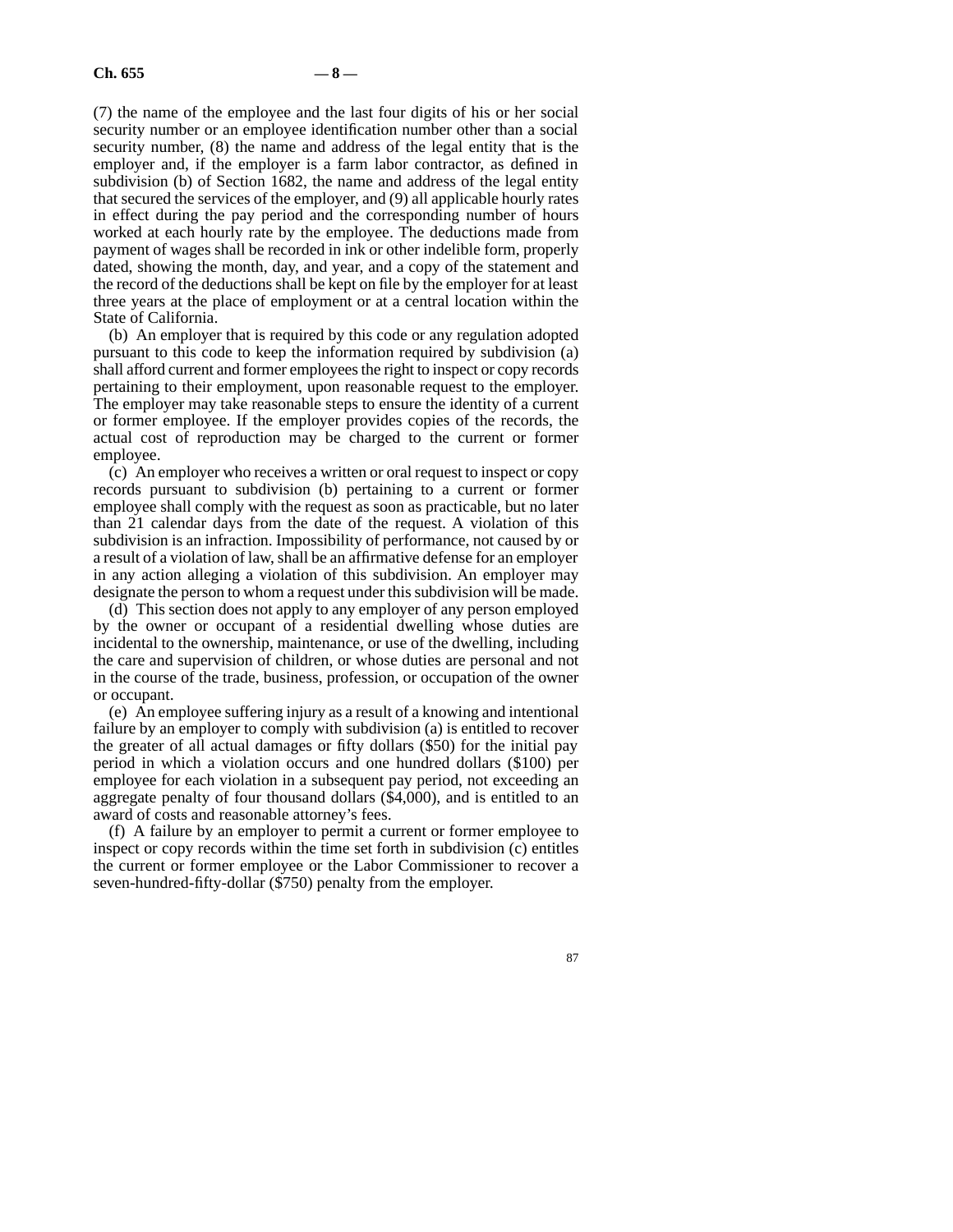(g) The listing by an employer of the name and address of the legal entity that secured the services of the employer in the itemized statement required by subdivision (a) shall not create any liability on the part of that legal entity.

(h) An employee may also bring an action for injunctive relief to ensure compliance with this section, and is entitled to an award of costs and reasonable attorney's fees.

(i) This section does not apply to the state, to any city, county, city and county, district, or to any other governmental entity, except that if the state or a city, county, city and county, district, or other governmental entity furnishes its employees with a check, draft, or voucher paying the employee's wages, the state or a city, county, city and county, district, or other governmental entity shall use no more than the last four digits of the employee's social security number or shall use an employee identification number other than the social security number on the itemized statement provided with the check, draft, or voucher.

SEC. 5. Section 240 of the Labor Code is amended to read:

240. (a) If any employer has been convicted of a violation of any provision of this article, or if any judgment against an employer for nonpayment of wages remains unsatisfied for a period of 10 days after the time to appeal therefrom has expired, and no appeal therefrom is then pending, the Labor Commissioner may require the employer to deposit a bond in such sum as the Labor Commissioner may deem sufficient and adequate in the circumstances, to be approved by the Labor Commissioner. The bond shall be payable to the Labor Commissioner and shall be conditioned that the employer shall, for a definite future period, not exceeding two years, pay the employees in accordance with the provisions of this article, and shall be further conditioned upon the payment by the employer of any judgment which may be recovered against the employer pursuant to the provisions of this article.

(b) If an order to post a bond issued against an employer under this section remains unsatisfied for a period of 10 days after the time to appeal therefrom has expired, and no appeal from the order is then pending, the Labor Commissioner may require the employer to provide an accounting of assets of the employer, including a list of all bank accounts, accounts receivable, personal property, real property, automobiles or other vehicles, and any other assets, in a form and manner as prescribed by the Labor Commissioner. An employer shall provide an amended accounting of assets, if ordered by the Labor Commissioner to do so. If, within 10 days after a demand for an accounting of assets, made by certified or registered mail, the employer fails to provide an accounting, or if the employer fails to provide an amended accounting after receiving a demand by the Labor Commissioner to do so, the Labor Commissioner may bring an action in the name and on behalf of the people of the State of California against such employer to compel the employer to furnish the accounting. An employer who fails to provide an accounting as required by this subdivision shall be subject to a civil penalty not to exceed ten thousand dollars (\$10,000).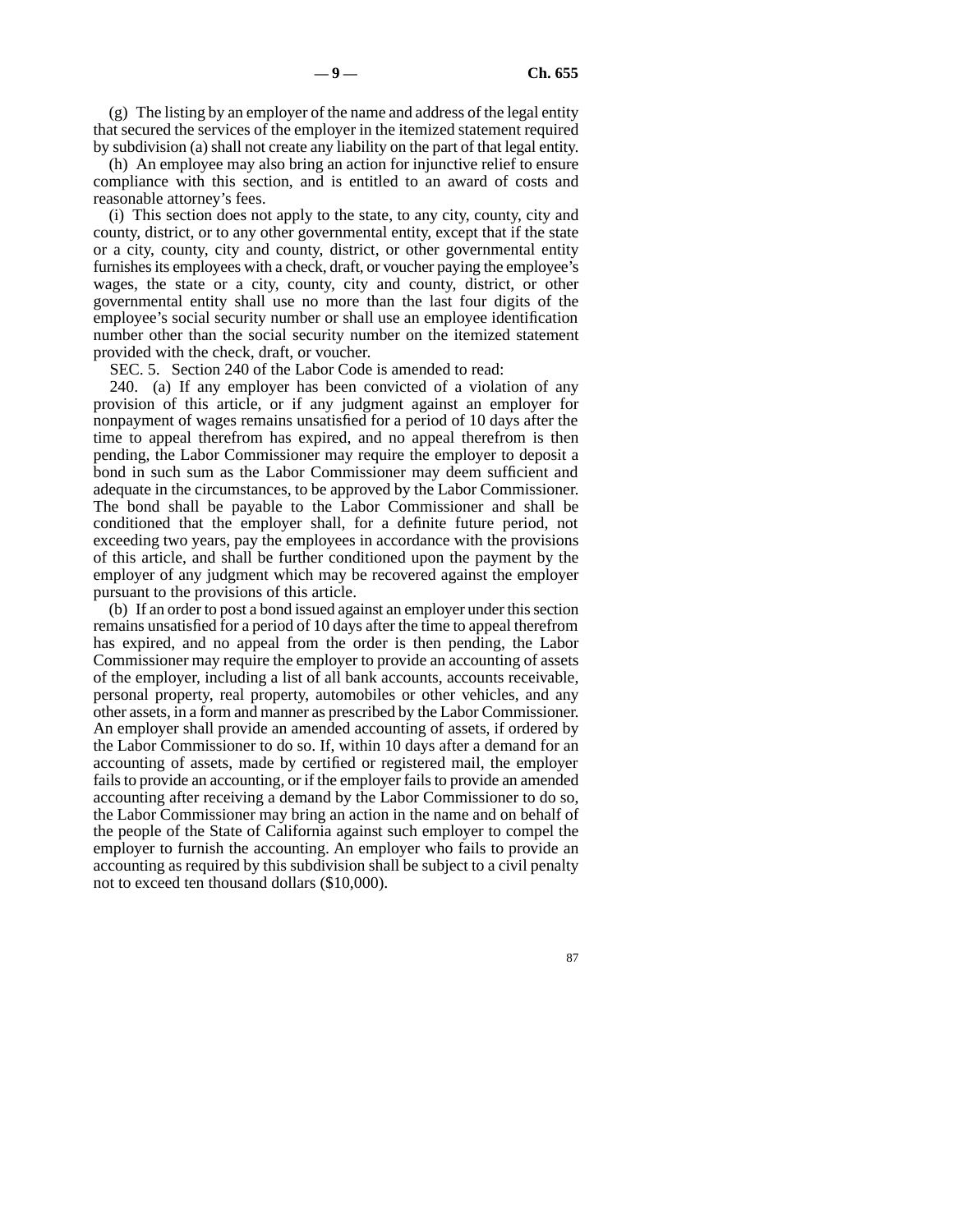(c) If, within 10 days after demand for the bond, which demand may be made by mail, the employer fails to deposit the bond, the Labor Commissioner may bring an action in the name and on behalf of the people of the State of California against the employer in a court of competent jurisdiction to compel the employer to furnish the bond or to cease doing business until the employer has done so. The employer has the burden of proving either that the bond is unnecessary or that the amount demanded is excessive. If the court finds that there is just cause for requiring the bond, and that the bond is reasonably necessary or proper to secure prompt payment of the wages of the employees of the employer and the employer's compliance with the provisions of this article, the court may enjoin the employer, whether an individual, partnership, corporation, company, trust, or association, and such other person or persons as may have been or may be concerned with or in any way participating in the failure to pay the wages resulting in the conviction or in the judgment, from doing business until the requirement is met, and make other and further orders appropriate to compel compliance with the requirement.

SEC. 6. Section 243 of the Labor Code is amended to read:

243. (a) If, within 10 years of either a conviction for a violation of this article or failing to satisfy a judgment for nonpayment of wages, or of both, it is alleged that an employer on a second occasion has been convicted of again violating this article or is failing to satisfy a judgment for nonpayment of wages, an employee or the employee's legal representative, an attorney licensed to practice law in this state, may, on behalf of himself or herself and others, bring an action in a court of competent jurisdiction for a temporary restraining order prohibiting the employer from doing business in this state unless the employer deposits with the court a bond to secure compliance by the employer with this article or to satisfy the judgment for nonpayment of wages.

(b) Upon the filing of an affidavit that, to the satisfaction of the court, shows reasonable proof that an employer, for the second time within 10 years, has been convicted of violating this article or has failed to satisfy a judgment for the nonpayment of wages, or both, the court may grant an order that prohibits the employer within 30 days from conducting any business within the state unless the employer deposits a bond payable to the Labor Commissioner, with the condition that the employer make wage payments in accordance with this article, or that the employer pay any unsatisfied judgment for nonpayment of wages, or both. The court shall order that the bond be on deposit with the Labor Commissioner at all times within a five-year period from the date of the order, that the employer employs more than 10 employees. The court shall order that the bond be in an amount equal to twenty-five thousand dollars (\$25,000) or 25 percent of the weekly gross payroll of the employer at the time of the posting of the bond, whichever is greater, and that the term of the bond be for the duration of the service of the employee who brought the action, until past due wages have been paid, or until satisfaction of all judgments for nonpayment of wages. The bond shall also be payable for wages, interest on wages and for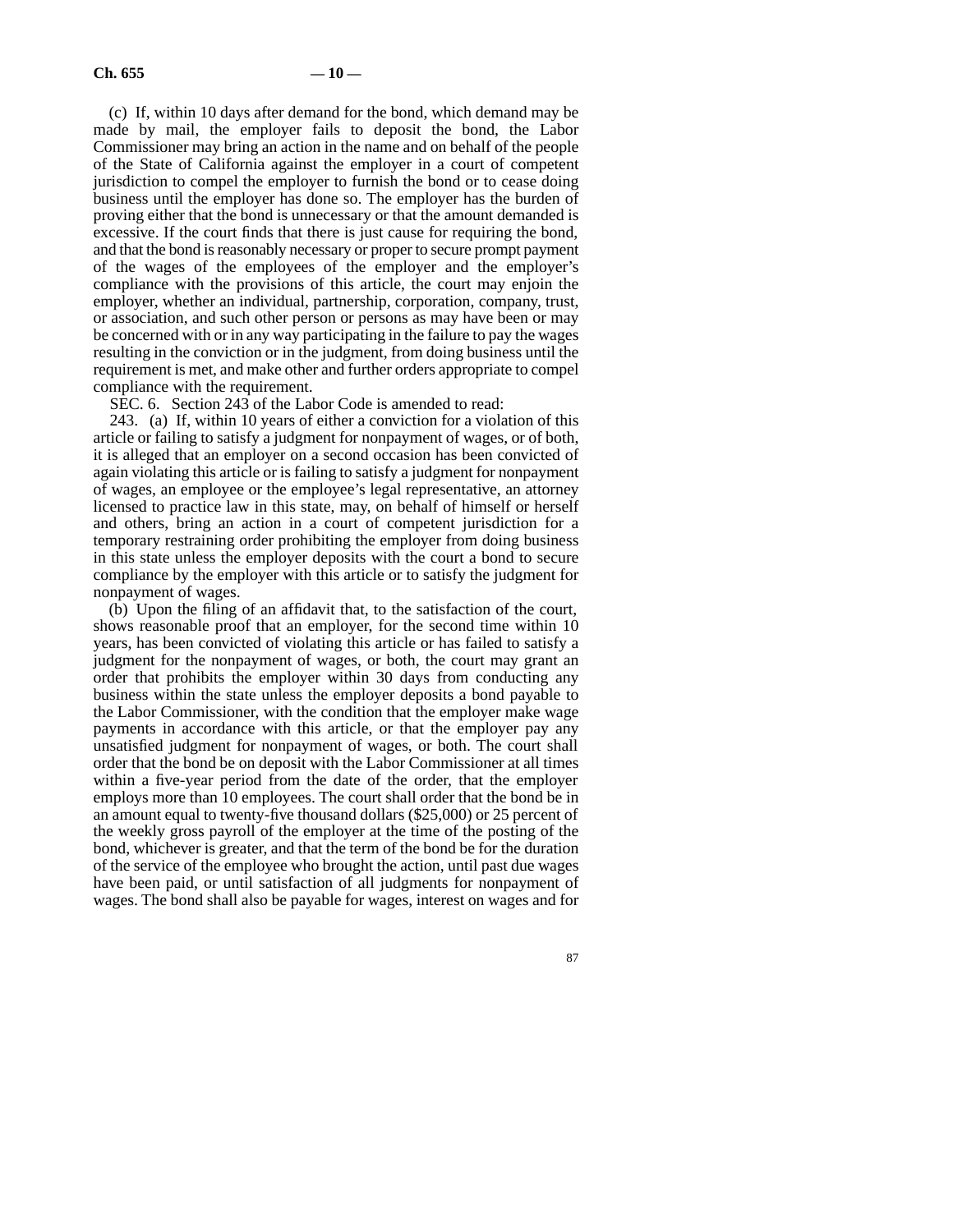any damages arising from any violation of orders of the Industrial Welfare Commission, and for any other monetary relief awarded to an employee as a result of a violation of this code. To aid in the enforcement of this section, upon a request by the Labor Commissioner or an employee bringing an action pursuant to this section, the court may additionally require the employer to provide an accounting of assets of the employer, including a list of all bank accounts, accounts receivable, personal property, real property, automobiles or other vehicles, and any other assets, in a form and manner as prescribed by the court. An employer shall provide an amended accounting of assets if ordered by the court to do so. If, within 10 days after a demand for an accounting of assets, which demand may be made by certified or registered mail, the employer shall fail to provide an accounting, or if the employer fails to provide an amended accounting being ordered to do so, the court may take all appropriate action to enforce its order, including the imposition of appropriate sanctions.

(c) For purposes of subdivision (b), an employer shall be deemed to have been convicted of having violated this article or to have failed to satisfy a judgment for the second time within 10 years if, to secure labor or personal services in connection with his or her business, the employer uses the services of an agent, contractor, or subcontractor who is convicted of a violation of this article or fails to satisfy a judgment for wages respecting those employees, or both, but only if the employer had actual knowledge of the person's failure to pay wages. In issuing a temporary restraining order pursuant to this section, the court, in determining the amount and term of the bond, shall count the agent's, contractor's, or subcontractor's employees as part of the employer's total workforce. This subdivision shall not apply where a temporary restraining order against the agent, contractor, or subcontractor as an employer has been issued pursuant to subdivision (b).

(d) An employer who, for the third time within 10 years of the first occurrence, is alleged to have violated this article or to have failed to satisfy a judgment for nonpayment of wages, or both, shall be deemed by the court to have commenced a new five-year period for which the posting of a bond may be ordered in accordance with subdivision (b), except that the court may, in its discretion, require the posting of a bond in a greater amount as it determines appropriate under the circumstances.

(e) A former employee who was a party to an earlier action against an employer in which a judgment for the payment of wages was obtained, and who alleges that the employer has failed to satisfy the judgment for the payment of wages, in addition to any other available remedy, may petition the court pursuant to subdivision (b) for a temporary restraining order against the employer to cease doing business in this state unless the employer posts a bond with the court.

(f) Actions brought pursuant to this section shall be set for trial at the earliest possible date, and shall take precedence over all other cases, except older matters of the same character and matters to which special precedence may be given by law.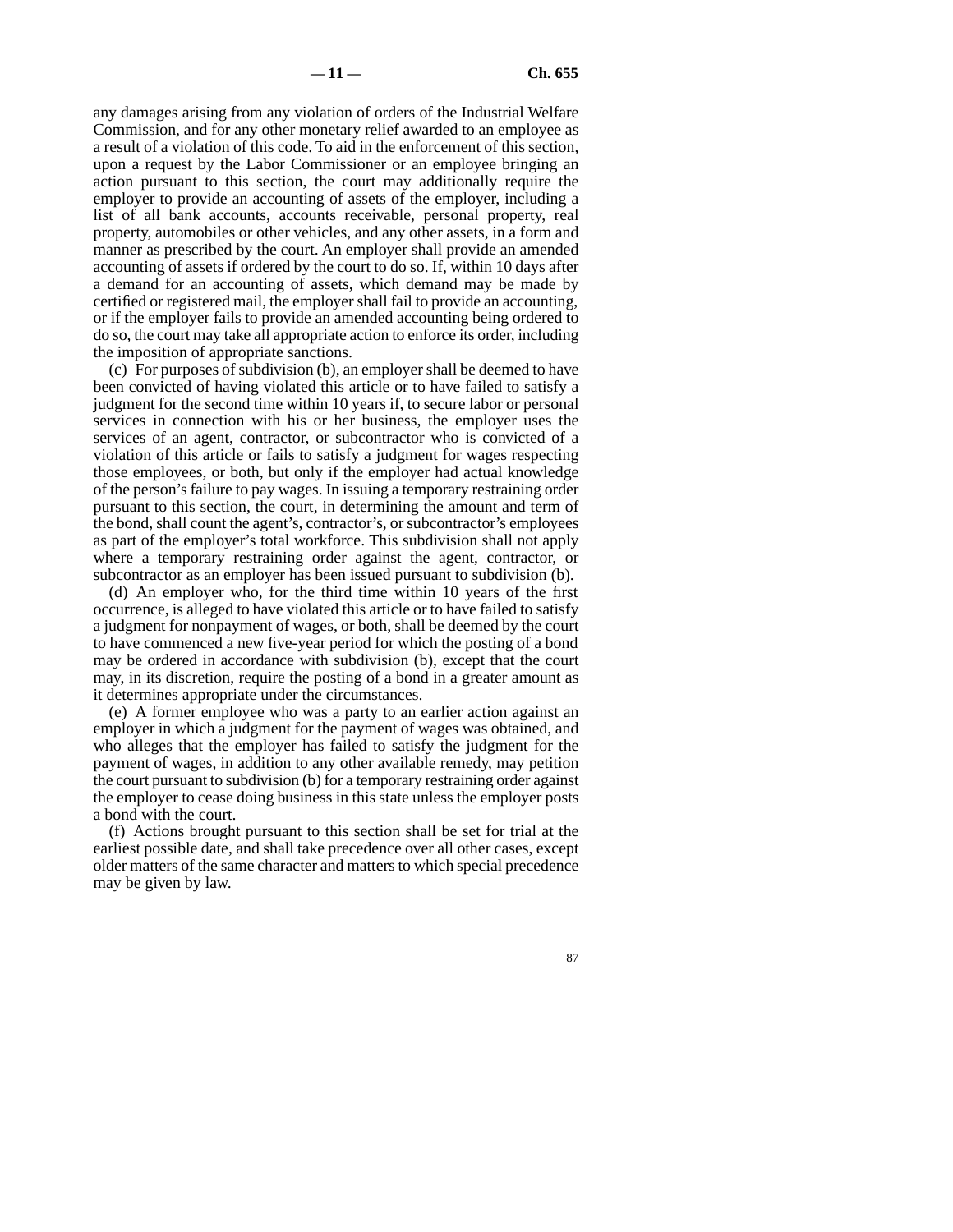(g) Nothing in this section shall be construed to impose any mandatory duties on the Labor Commissioner.

SEC. 7. Section 1174 of the Labor Code is amended to read:

1174. Every person employing labor in this state shall:

(a) Furnish to the commission, at its request, reports or information that the commission requires to carry out this chapter. The reports and information shall be verified if required by the commission or any member thereof.

(b) Allow any member of the commission or the employees of the Division of Labor Standards Enforcement free access to the place of business or employment of the person to secure any information or make any investigation that they are authorized by this chapter to ascertain or make. The commission may inspect or make excerpts, relating to the employment of employees, from the books, reports, contracts, payrolls, documents, or papers of the person.

(c) Keep a record showing the names and addresses of all employees employed and the ages of all minors.

(d) Keep, at a central location in the state or at the plants or establishments at which employees are employed, payroll records showing the hours worked daily by and the wages paid to, and the number of piece-rate units earned by and any applicable piece rate paid to, employees employed at the respective plants or establishments. These records shall be kept in accordance with rules established for this purpose by the commission, but in any case shall be kept on file for not less than three years. An employer shall not prohibit an employee from maintaining a personal record of hours worked, or, if paid on a piece-rate basis, piece-rate units earned.

SEC. 8. Section 1194.3 is added to the Labor Code, to read:

1194.3. An employee may recover attorney's fees and costs incurred to enforce a court judgment for unpaid wages due pursuant to this code.

SEC. 9. Section 1197.1 of the Labor Code is amended to read:

1197.1. (a) Any employer or other person acting either individually or as an officer, agent, or employee of another person, who pays or causes to be paid to any employee a wage less than the minimum fixed by an order of the commission shall be subject to a civil penalty and restitution of wages payable to the employee, as follows:

(1) For any initial violation that is intentionally committed, one hundred dollars (\$100) for each underpaid employee for each pay period for which the employee is underpaid. This amount shall be in addition to an amount sufficient to recover underpaid wages.

(2) For each subsequent violation for the same specific offense, two hundred fifty dollars (\$250) for each underpaid employee for each pay period for which the employee is underpaid regardless of whether the initial violation is intentionally committed. This amount shall be in addition to an amount sufficient to recover underpaid wages.

(3) Wages recovered pursuant to this section shall be paid to the affected employee.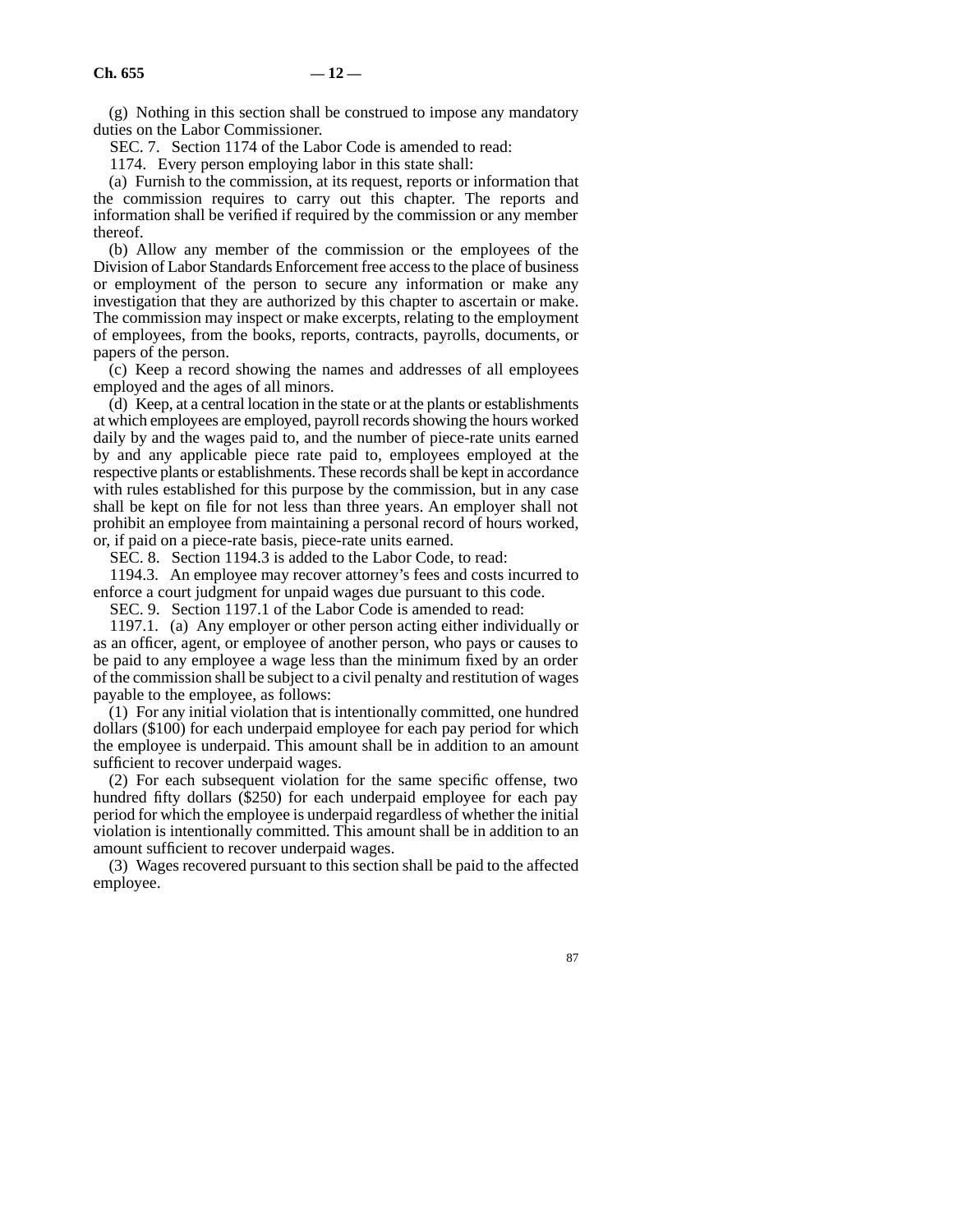(b) If, upon inspection or investigation, the Labor Commissioner determines that a person has paid or caused to be paid a wage less than the minimum, the Labor Commissioner may issue a citation to the person in violation. The citation may be served personally or by registered mail in accordance with subdivision (c) of Section 11505 of the Government Code. Each citation shall be in writing and shall describe the nature of the violation, including reference to the statutory provision alleged to have been violated. The Labor Commissioner promptly shall take all appropriate action, in accordance with this section, to enforce the citation and to recover the civil penalty assessed and wages in connection with the citation.

(c) If a person desires to contest a citation or the proposed assessment of a civil penalty and wages therefor, the person shall, within 15 business days after service of the citation, notify the office of the Labor Commissioner that appears on the citation of his or her request for an informal hearing. The Labor Commissioner or his or her deputy or agent shall, within 30 days, hold a hearing at the conclusion of which the citation or proposed assessment of a civil penalty and wages shall be affirmed, modified, or dismissed.

The decision of the Labor Commissioner shall consist of a notice of findings, findings, and an order, all of which shall be served on all parties to the hearing within 15 days after the hearing by regular first-class mail at the last known address of the party on file with the Labor Commissioner. Service shall be completed pursuant to Section 1013 of the Code of Civil Procedure. Any amount found due by the Labor Commissioner as a result of a hearing shall become due and payable 45 days after notice of the findings and written findings and order have been mailed to the party assessed. A writ of mandate may be taken from this finding to the appropriate superior court. The party shall pay any judgment and costs ultimately rendered by the court against the party for the assessment. The writ shall be taken within 45 days of service of the notice of findings, findings, and order thereon.

(d) A person to whom a citation has been issued shall, in lieu of contesting a citation pursuant to this section, transmit to the office of the Labor Commissioner designated on the citation the amount specified for the violation within 15 business days after issuance of the citation.

(e) When no petition objecting to a citation or the proposed assessment of a civil penalty and wages is filed, a certified copy of the citation or proposed civil penalty and wages may be filed by the Labor Commissioner in the office of the clerk of the superior court in any county in which the person assessed has or had a place of business. The clerk, immediately upon the filing, shall enter judgment for the state against the person assessed in the amount shown on the citation or proposed assessment of a civil penalty and wages.

(f) When findings and the order thereon are made affirming or modifying a citation or proposed assessment of a civil penalty and wages after hearing, a certified copy of these findings and the order entered thereon may be entered by the Labor Commissioner in the office of the clerk of the superior court in any county in which the person assessed has property or in which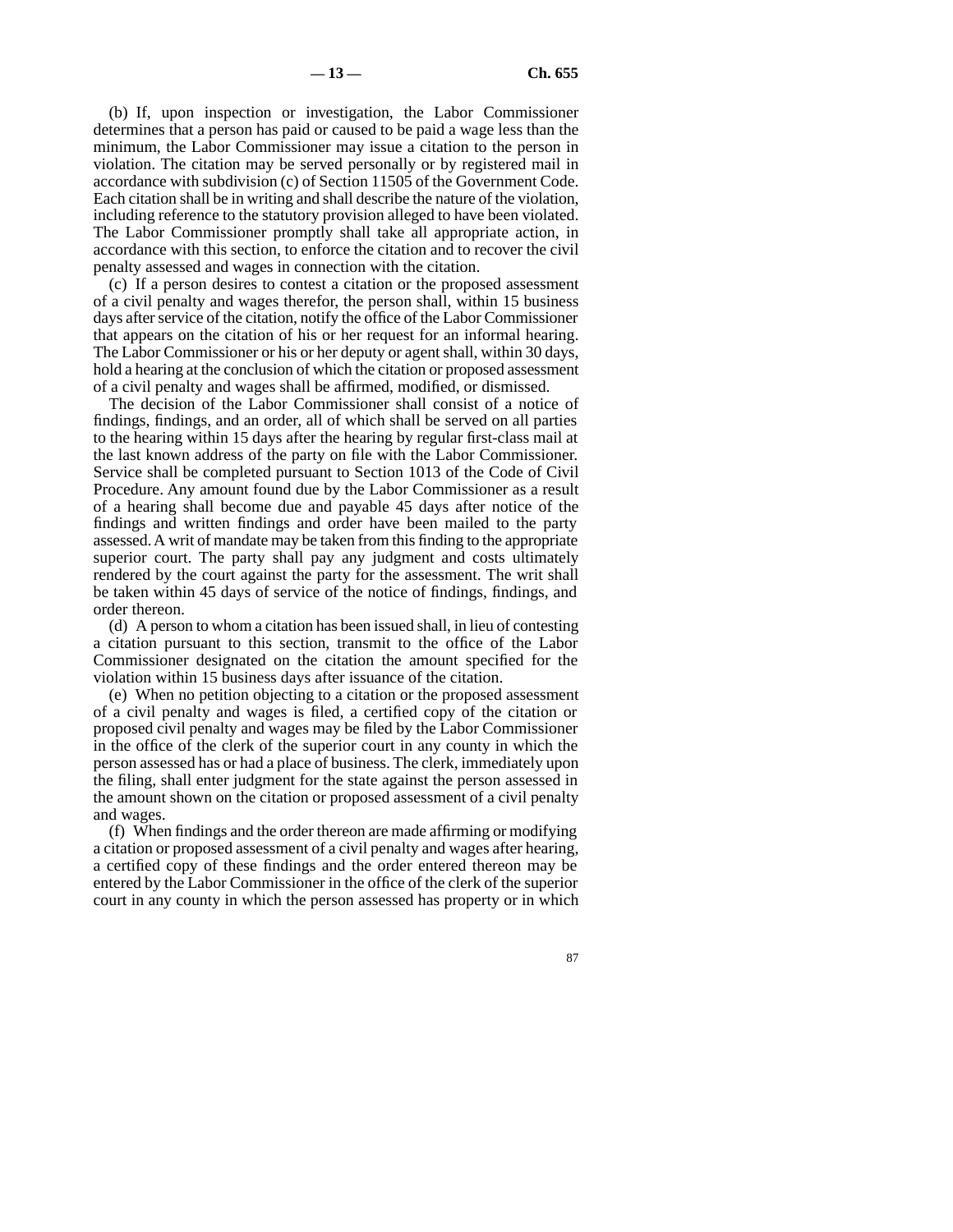the person assessed has or had a place of business. The clerk, immediately upon the filing, shall enter judgment for the state against the person assessed in the amount shown on the certified order.

(g) A judgment entered pursuant to this section shall bear the same rate of interest and shall have the same effect as other judgments and be given the same preference allowed by the law on other judgments rendered for claims for taxes. The clerk shall make no charge for the service provided by this section to be performed by him or her.

(h) The civil penalties provided for in this section are in addition to any other penalty provided by law.

(i) This section shall not apply to any order of the commission relating to household occupations.

SEC. 10. Section 1197.2 is added to the Labor Code, to read:

1197.2. (a) In addition to any other penalty imposed by law, an employer who willfully fails to pay and has the ability to pay a final court judgment or final order issued by the Labor Commissioner for all wages due to an employee who has been discharged or who has quit within 90 days of the date that the judgment was entered or the order became final is guilty of a misdemeanor. For purposes of this section, "final court judgment or final order" means a court judgment or order as to which the time to appeal has expired and there is no appeal pending. If the total amount of wages due is less than one thousand dollars (\$1,000), upon conviction therefor, the employer shall be fined not less than one thousand dollars (\$1,000) nor more than ten thousand dollars (\$10,000) or imprisoned in a county jail for not more than six months, for each offense. If the total amount of wages due is more than one thousand dollars (\$1,000) upon conviction therefor, the employer shall be fined not less than ten thousand dollars (\$10,000) nor more than twenty thousand dollars (\$20,000), or imprisoned in a county jail for not less than six months, nor more than one year, or both the fine and imprisonment, for each offense. If there are multiple failures to pay wages involving more than one employee, the total amount of wages due to all employees shall be aggregated together for purposes of determining the level of fine and the term of imprisonment.

(b) As used in this section, "willfully" has the same meaning as provided in Section 7 of the Penal Code.

(c) Nothing in this section precludes prosecution under any other provision of law.

SEC. 11. Section 1206 is added to the Labor Code, to read:

1206. Notwithstanding any other provision of law, this code establishes minimum penalties for failure to comply with wage-related statutes and regulations.

SEC. 12. Section 2810.5 is added to the Labor Code, to read:

2810.5. (a) (1) At the time of hiring, an employer shall provide each employee a written notice, in the language the employer normally uses to communicate employment-related information to the employee, containing the following information: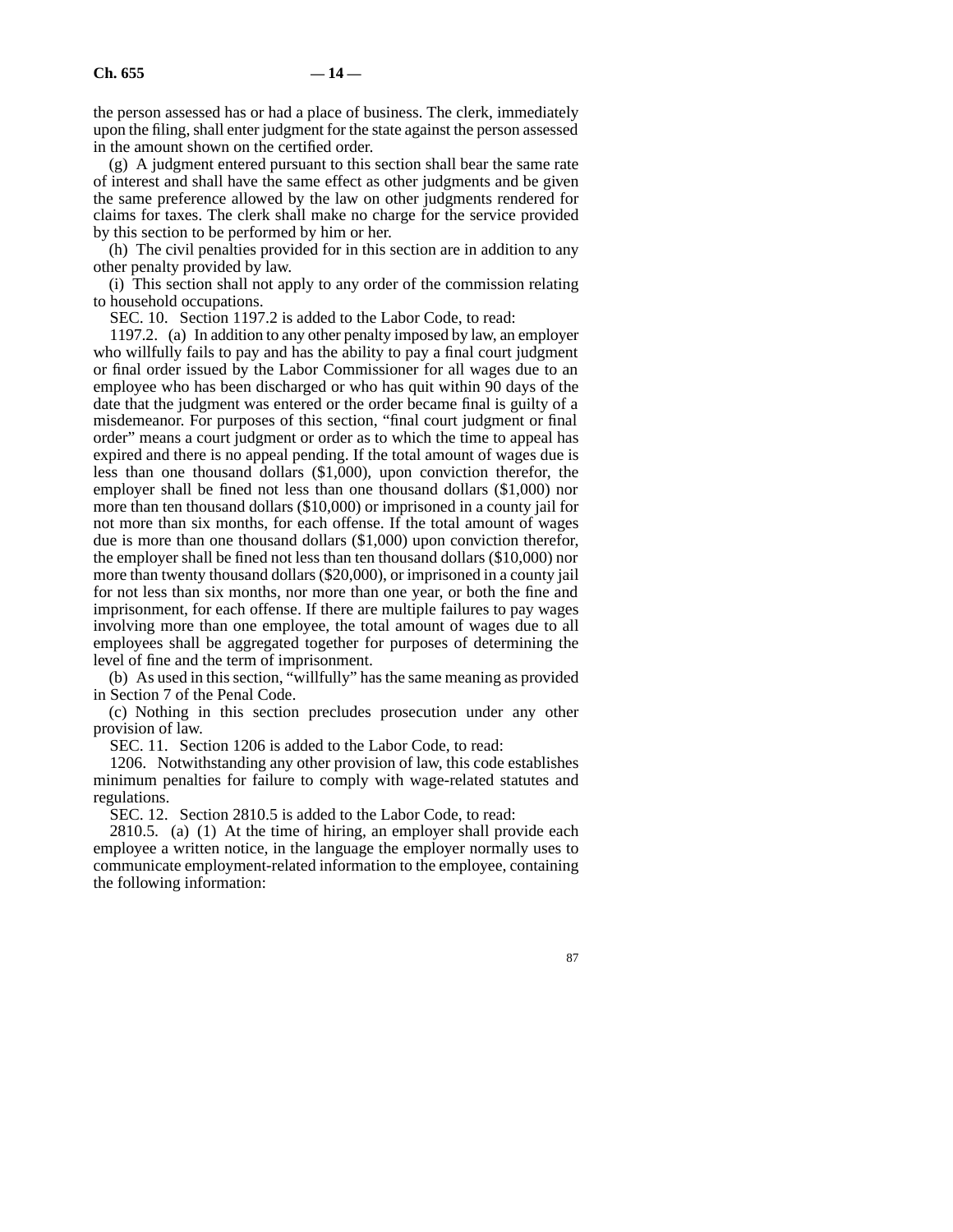(A) The rate or rates of pay and basis thereof, whether paid by the hour, shift, day, week, salary, piece, commission, or otherwise, including any rates for overtime, as applicable.

(B) Allowances, if any, claimed as part of the minimum wage, including meal or lodging allowances.

(C) The regular payday designated by the employer in accordance with the requirements of this code.

(D) The name of the employer, including any "doing business as" names used by the employer.

(E) The physical address of the employer's main office or principal place of business, and a mailing address, if different.

(F) The telephone number of the employer.

(G) The name, address, and telephone number of the employer's workers' compensation insurance carrier.

(H) Any other information the Labor Commissioner deems material and necessary.

(2) The Labor Commissioner shall prepare a template that complies with the requirements of paragraph (1). The template shall be made available to employers in such manner as determined by the Labor Commissioner.

(b) An employer shall notify his or her employees in writing of any changes to the information set forth in the notice within seven calendar days after the time of the changes, unless one of the following applies:

(1) All changes are reflected on a timely wage statement furnished in accordance with Section 226.

(2) Notice of all changes is provided in another writing required by law within seven days of the changes.

(c) For purposes of this section, "employee" does not include any of the following:

(1) An employee directly employed by the state or any political subdivision thereof, including any city, county, city and county, or special district.

(2) An employee who is exempt from the payment of overtime wages by statute or the wage orders of the Industrial Welfare Commission.

(3) An employee who is covered by a valid collective bargaining agreement if the agreement expressly provides for the wages, hours of work, and working conditions of the employee, and if the agreement provides premium wage rates for all overtime hours worked and a regular hourly rate of pay for those employees of not less than 30 percent more than the state minimum wage.

SEC. 13. (a) Section 2.5 of this bill incorporates amendments to Section 98 of the Labor Code proposed by both this bill and Assembly Bill 240. It shall only become operative if (1) both bills are enacted and become effective on or before January 1, 2012, (2) each bill amends Section 98 of the Labor Code, and (3) this bill is enacted after Assembly Bill 240, in which case Section 2 of this bill shall not become operative.

(b) Section 4.5 of this bill incorporates amendments to Section 226 of the Labor Code proposed by both this bill and Assembly Bill 243. It shall